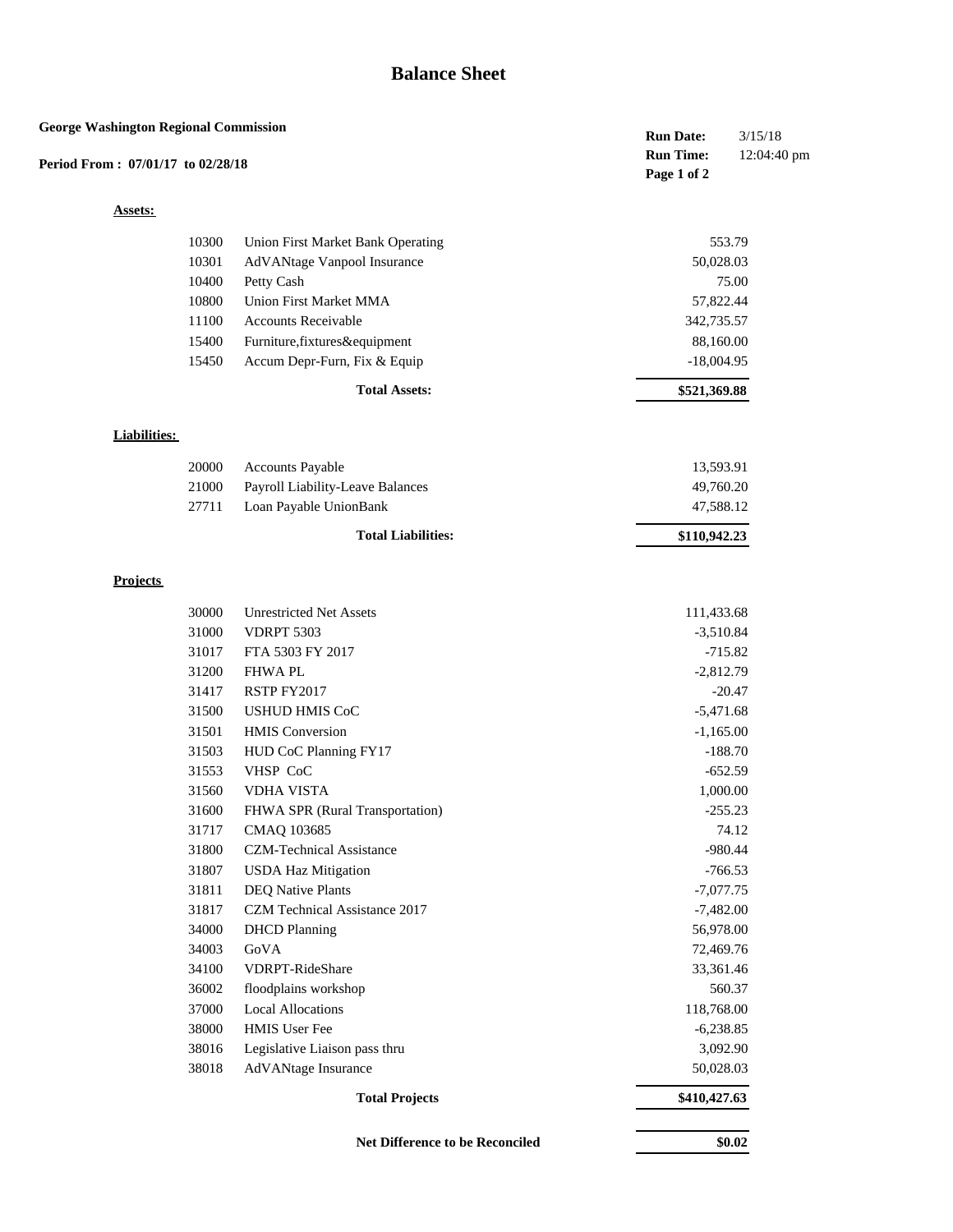## **Balance Sheet**

| <b>George Washington Regional Commission</b> |                                         |                          | <b>Run Date:</b>                | 3/15/18     |
|----------------------------------------------|-----------------------------------------|--------------------------|---------------------------------|-------------|
| Period From: 07/01/17 to 02/28/18            |                                         |                          | <b>Run Time:</b><br>Page 2 of 2 | 12:04:40 pm |
|                                              | <b>Total Adjustment</b>                 |                          |                                 | \$0.02      |
|                                              | <b>Unreconciled Balance</b>             |                          |                                 | \$0.00      |
| <b>Reconciling Items </b>                    |                                         |                          |                                 |             |
| (1)                                          | Paid Salaries are<br>Timesheets show    | 539,273.43<br>539,273.44 |                                 |             |
|                                              | Difference                              |                          | 0.01                            |             |
| (2)                                          | Leave accrued this year                 | $0.00\,$                 |                                 |             |
|                                              | Fringe Pool is                          | 181,500.34               |                                 |             |
| (3)                                          | Fringe allocated<br>Difference          | 181,500.33               | $-0.01$                         |             |
| (4)                                          | Indirect Pool is                        | 314,188.41               |                                 |             |
|                                              | <b>Indirect Allocated</b><br>Difference | 314,188.43               | 0.02                            |             |

| Total adjustments | \$0.02 |
|-------------------|--------|